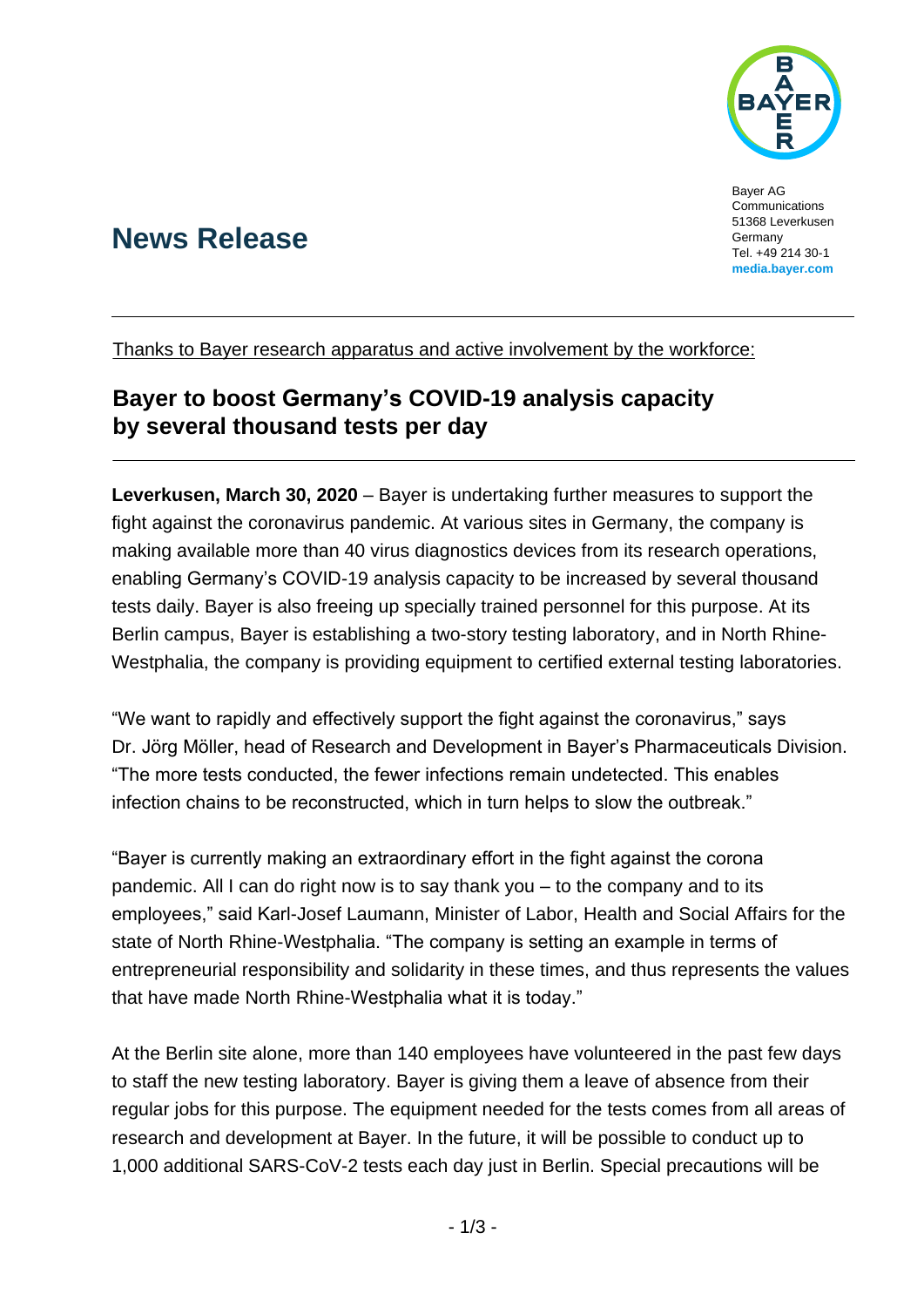taken by highly trained personnel to protect the employees when taking and preparing samples. Bayer is working closely with the Robert Koch Institute in Berlin to ensure that all the scientific requirements are met. The contracting parties for the Bayer laboratory are the Berlin-Brandenburg State Laboratory, the Berlin health authorities and the Brandenburg State Ministry of Health.

In North Rhine-Westphalia, furthermore, Bayer is supplying three certified clinical diagnostic laboratories with company apparatus from the Leverkusen, Monheim, Wuppertal and Cologne sites. The current daily analysis capacity of these three laboratories can potentially be doubled by technically integrating the apparatus and complementing the infrastructure.

Prior to these activities, Bayer had already provided rapid assistance in Germany in the fight against the coronavirus. For example, the company has supplied, or plans to supply in the coming days, the biggest hospital in the state of Brandenburg (1,200 beds) and a hospital in Wuppertal with ventilators for COVID-19 patients. In addition, Bayer has helped to address the sanitizer shortage in cities such as Unna, Dormagen, Wuppertal by producing disinfectants, and donated urgently needed breathing masks to the city of Leverkusen.

Moreover, employees of the Pharmaceuticals Division who have a medical background can volunteer their expertise in the fight against the coronavirus. Bayer will permit them to take a paid leave of absence for up to four weeks, thereby supporting the local health system. In this way, the company is reacting to the urgent need for specialist personnel in view of the fact that numerous physicians and medical technologists work at Bayer.

The company is supporting governments, health authorities and communities around the world with urgently needed medicines, supplies and financial support.

You can find a daily updated overview of what Bayer is doing to help tackle the coronavirus pandemic on the company's website at [www.bayer.com/en/coronavirus-covid-19-update.aspx.](http://www.bayer.com/en/coronavirus-covid-19-update.aspx)

## **About Bayer**

Bayer is a global enterprise with core competencies in the life science fields of health care and nutrition. Its products and services are designed to benefit people by supporting